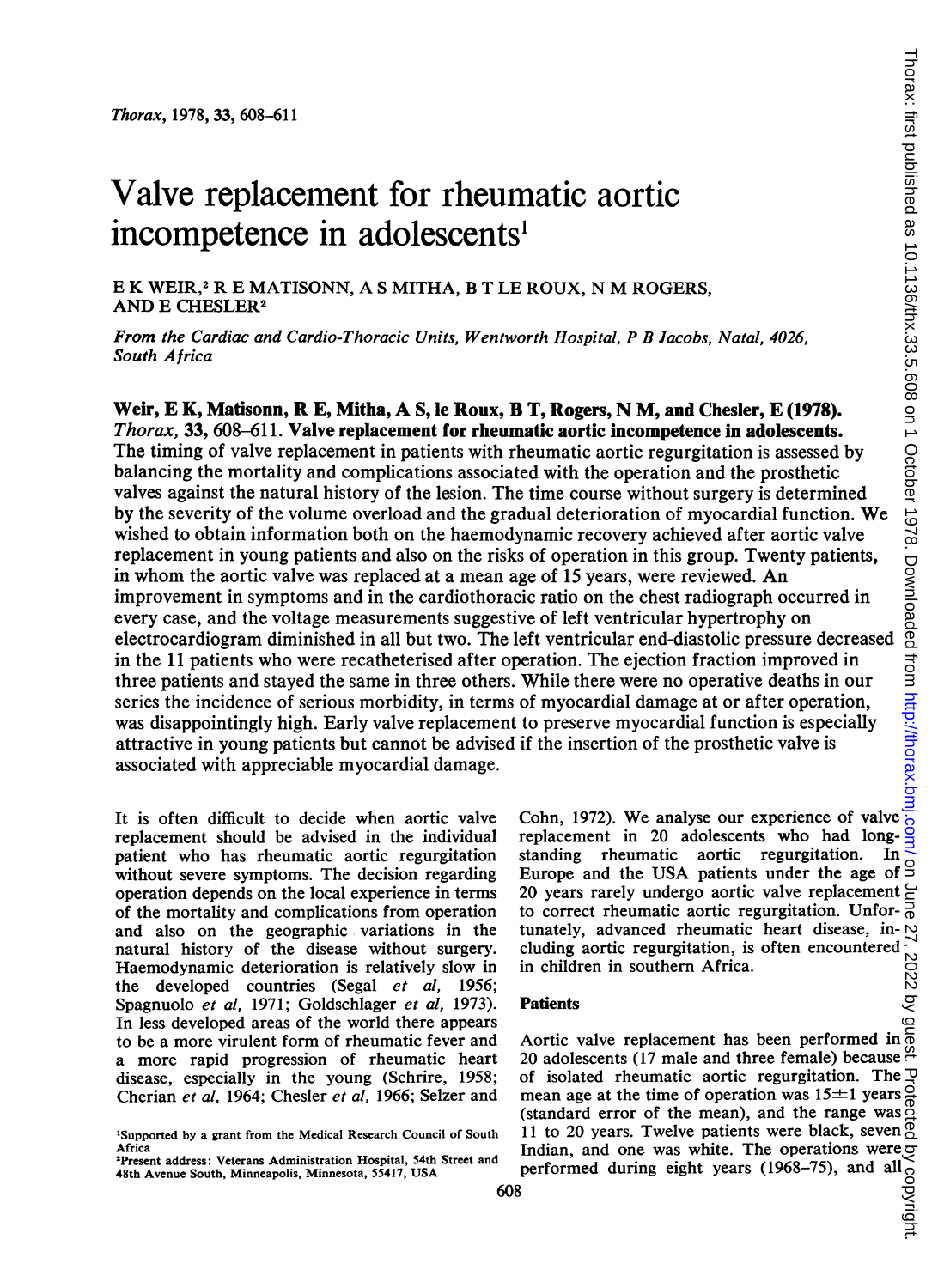patients under the age of 20 who underwent aortic valve replacement to correct aortic regurgitation during this time have been included. None of the patients had appreciable mitral valve disease or a gradient across the aortic valve greater than 20 mmHg. All of them gave a history of previous rheumatic fever, but none of them had clinical evidence of continuing rheumatic activity at the time of operation. Atrial biopsies were not routinely examined for Aschoff bodies. Five patients whose effort tolerance was only moderately reduced came to cardiac catheterisation because of increasing heart size on chest radiography, or evidence of myocardial damage on the electrocardiogram. Aortic valve replacement was advised if the left ventricular end-diastolic pressure was <sup>15</sup> mmHg (2 <sup>0</sup> kPa) or greater at rest and severe aortic incompetence was confirmed angiographiunderwent cardiac catheterisation before operation, and eleven had a second catheterisation  $25±6$  months after operation. The valves used were: Bjork-Shiley, 8; Homograft, 5; Starr-Edwards, 4; Lillehei-Kaster, 2; and University of Cape Town prosthesis, 1.

#### Clinical data

The New York Heart Association functional classification of the patients before and after operation is given in fig 1. All but one of the patients returned to work or school after operation. Posteroanterior chest radiographs and electrocardiograms taken before and one year later were available in 19 patients. In every case there was a reduction in cardiothoracic ratio after



Fig <sup>1</sup> New York Heart Association functional classification of patients before and after operation.

operation. The mean cardiothoracic ratio fell from  $0.61 \pm 0.01$  to  $0.53 \pm 0.01$ % (P<0.01). In all but two cases the combined voltage of the R wave in lead  $V_1$  and the S wave in lead  $V_5$  was also reduced one year after operation. The mean voltage fell from  $76\pm4$  to  $55\pm4$  mm (P $\lt$ 0.01). The effect of aortic valve replacement on these variables is shown in fig 2.



Fig 2 Changes in cardiothoracic ratio and in electrocardiographic voltage measurements suggestive of left ventricular hypertrophy as a result of operation.

The 16 patients who underwent cardiac catheterisation before operation had a mean pulse pressure of  $83\pm5$  mmHg (11 $\pm0.7$  kPa). The pulse pressure expressed as a percentage of systolic pressure was  $62\pm2\%$ . The mean left ventricular end-diastolic pressure was  $16±1$  mmHg  $(2.1±$ 0.1 kPa), the cardiac index  $4.7 \pm 0.2$   $1/min/m^2$ , and the ejection fraction measured from the left ventricular cineangiogram was  $54\pm4\%$ . The haemodynamic data obtained before and after operation in eleven patients are shown in the table.

There were no perioperative deaths in the 20 patients. The signs of aortic regurgitation recurred suddenly in one subject a year after operation, and he died in pulmonary oedema at another hospital. Thirteen patients are still under observation 46±7 months after operation (range 22-97 months). Two of those with Starr-Edwards valves have mild haemolytic anaemia and one of these patients has had a minor cerebral embolus. Mild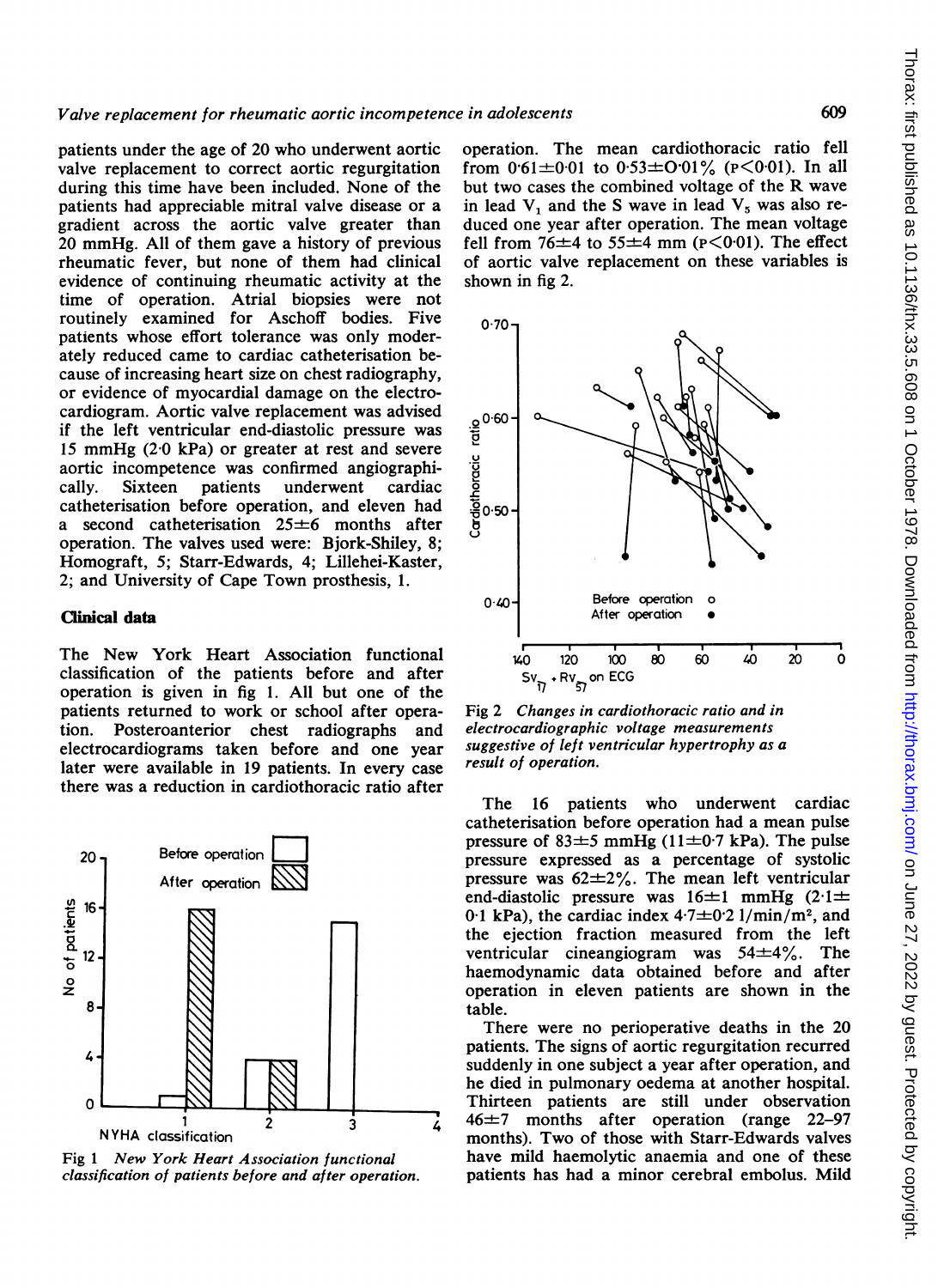|                                              | Before<br>operation | After<br>operation      |
|----------------------------------------------|---------------------|-------------------------|
| Right atrial pressure (mmHg)                 | $5 + 1$             | $5 + 1$                 |
| Pulmonary artery pressure (mmHg)             | $19 + 2$            | $19 + 1$                |
| Left ventricular end-diastolic               |                     |                         |
| pressure (mmHz)                              | $15 + 1$            | $+1$ <sup>*</sup><br>11 |
| Aortic systolic pressure (mmHg)              | $136 + 6$           | 119<br>$+5$             |
| Pulse pressure in aorta (mmHg)               | $88 + 7$            | 38<br>$+3*$             |
| Cardiac index (l/min/m <sup>2</sup> )        | $4.6 + 0.2$         | $4.8 + 0.3$             |
| Ejection fraction $\frac{6}{6}$ (6 patients) | $54 + 5$            | 62<br>$+4$              |

Table Cardiac catheterisation data (11 patients)

The data are given as the mean and standard error of the mean. \*P <  $0.01$  (paired t test).

7.5

aortic incompetence has developed in two patients who had homografts inserted three and four years ago. Six patients have been lost to follow up, a mean period of  $18\pm9$  months after operation. Three of these six patients had electrocardiograms suggestive of subendocardial damage sustained at the time of operation, as judged by the appearance and persistence of deep symmetrical T-wave inversion, in the absence of Q waves. This occurred despite coronary perfusion in each case. None of the remaining subjects showed similar changes. A fourth member of those lost to follow-up, who had a Bjork-Shiley prosthesis and who was not anticoagulated because he lived too far from a clinic to permit control, sustained a transmural anterior myocardial infarction about two months after operation, presumably from a coronary embolus. A fifth patient had left ventricular cardiomyopathy with an ejection fraction of 23% before operation. The final member of those lost to follow-up, whose aortic valve was replaced by a homograft, had normal haemodynamics on repeat catheterisation and no electrocardiographic changes. These data suggest that several of the patients lost to follow-up have died. It is difficult to obtain adequate data on patients in the rural areas who do not return to outpatient clinics.

#### **Discussion**

Left ventricular function gradually deteriorates with time in the presence of severe aortic regurgitation. The deterioration is secondary to the chronic haemodynamic load, to inadequate myocardial perfusion, and possibly to the rheumatic process in the myocardium. Initially the ventricle is enlarged because of the diastolic volume load, but the patient is asymptomatic and indices of myocardial function are normal. As the patient gets older the cardiac index is usually maintained, but the left ventricular end-diastolic pressure rises,

initially on exercise and later at rest. Raised enddiastolic pressure at rest has been noted to be associated with a decrease in long-term survival after aortic valve replacement (Hirshfeld et al, 1974; Pine et al, 1976), though this is not universally accepted (Roberts et al. 1976). The incidence of early and late death after operation has also increased when the ejection fraction falls below 40% (Bolooki and Kaiser, 1976) or 50% (Fischl et al, 1977).

The progression of rheumatic heart disease, from the first bout of rheumatic fever to the onset of cardiac failure, seems to be more rapid in the less well-developed areas of the world (Cherian et al. 1964; Chesler et al. 1966). Consequently, adolescent patients with aortic regurgitation cannot look forward to 20 or 30 years of symptom-free life, which is the prospect in more developed countries (Goldschlager et al, 1973). Because of the prospect of rapid deterioration of myocardial function it is tempting to recommend relatively early aortic valve replacement in these young patients. All our patients had a normal cardiac index, and the mean was relatively high,  $4.7 \frac{\text{1}}{\text{min}}$ , though similar to that observed by Goldschlager et al (1973) in patients under the age of  $20-4.3$   $1/min/m^2$ . Some deterioration in myocardial function was suggested by the fact that the mean left ventricular enddiastolic pressure at rest was slightly raised at  $16\pm1$  mmHg (2.1 $\pm$ 0.1 kPa), and five patients had an ejection fraction of less than 50%. In terms of the ratio of pulse pressure to systolic pressure, 12 of those who underwent cardiac catheterisation had moderately severe aortic regurgitation and four had severe aortic regurgitation (Goldschlager et al, 1973). The validity of this method of assessing the severity of regurgitation, however, has recently been disputed (Smith et al, 1977).

There were no operative deaths in our series, but one patient died a year after operation. In addition, the occurrence of intraoperative myocardial damage in three patients and coronary embolus in a fourth gave a disappointingly high incidence of serious morbidity. In older patients undergoing aortic valve replacement perioperative myocardial infarction, diagnosed from Q wave criteria, occurs in 10 to 12% (Rahimtoola, 1977). Even in patients without associated coronary artery disease infarcts have been recorded in 5%. Consequently the risks of operation and the complications of the prosthetic valve currently overshadow the endeavour to preserve myocardial function. Our experience supports the statement that "early valve replacement for preservation of ventricular function is not clinically indicated at present" (Rahimtoola, 1977).

 $kPa = \frac{mmHg}{\sqrt{2}}$